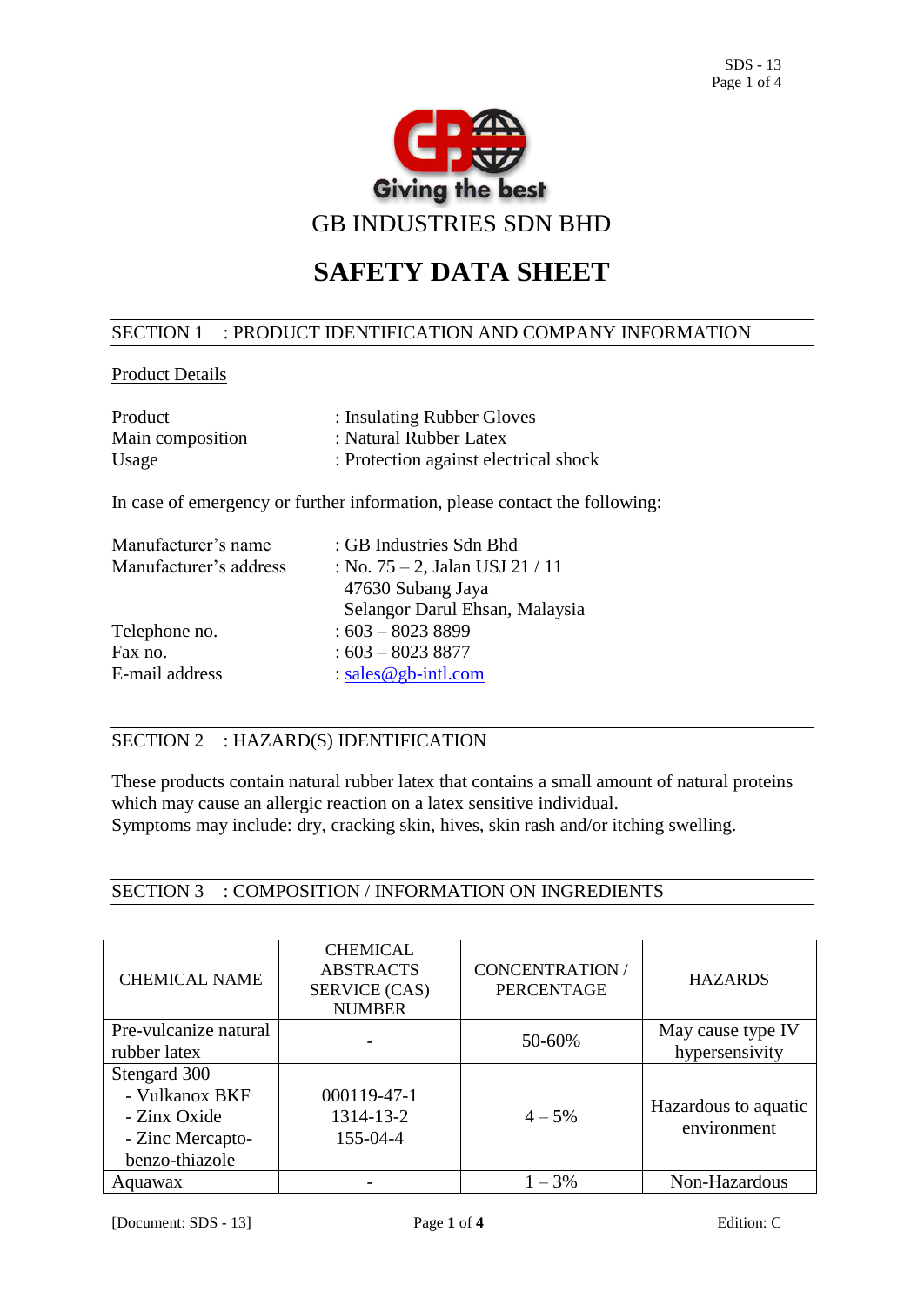| Pigment        |            |                 |               |
|----------------|------------|-----------------|---------------|
| - Yellow PY141 | 5468-75-7  |                 |               |
|                |            |                 |               |
| $-$ Red PR1462 | 5280-68-2  | $0.03 - 0.05\%$ | Non-hazardous |
| - Orange PO522 | 3468-63-1  |                 |               |
| - White PW601  | 13463-67-7 |                 |               |
| - Black 43/77  | 1333-86-4  |                 |               |

 $*Xi = Irr$  tritant,  $Xn = Harmful$ ,  $N = Dangerous for environment$ ,  $C = Corrosive$ 

#### SECTION 4: FIRST AID MEASURE

| Eye/nose contact | : Not applicable                                                                             |
|------------------|----------------------------------------------------------------------------------------------|
| Skin contact     | : Wash with soap and water.                                                                  |
|                  | : If rashes appear on skin after contact, please seek medical<br>advice and discontinue use. |
|                  |                                                                                              |

#### SECTION 5: FIRE FIGHTING MEASURES

Non-combustible at ambient temperature, combustible when ignited. No explosion hazard. Extinguishing media : Carbon dioxide

#### SECTION 6: ACCIDENTAL RELEASE MEASURES

If the product caught fire, it will release dense black smoke. The smoke and fumes produced by large amounts of these rubber gloves will require the use of self-contained breathing apparatus.

#### SECTION 7: HANDLING AND STORAGE

The product must be stored in its original packing in a well-ventilated area away from sunlight, fluorescent lights and excessive heat. Storage temperature below 40°C.

It must be kept away from unauthorized personnel, young children and those unfamiliar with its applications.

#### SECTION 8: EXPOSURE CONTROLS / PERSONAL PROTECTION

Persons with known sensitivity or allergy to natural rubber latex must NOT use this product.

The product is intended as a hand protective device only and not as a toy which can cause suffocation. Keep them away from young children or people incapable of using them properly.

Users are advised against touching sensitive skin areas such as the eye, nose, lips and mouth after donning to minimize skin irritation on certain individuals.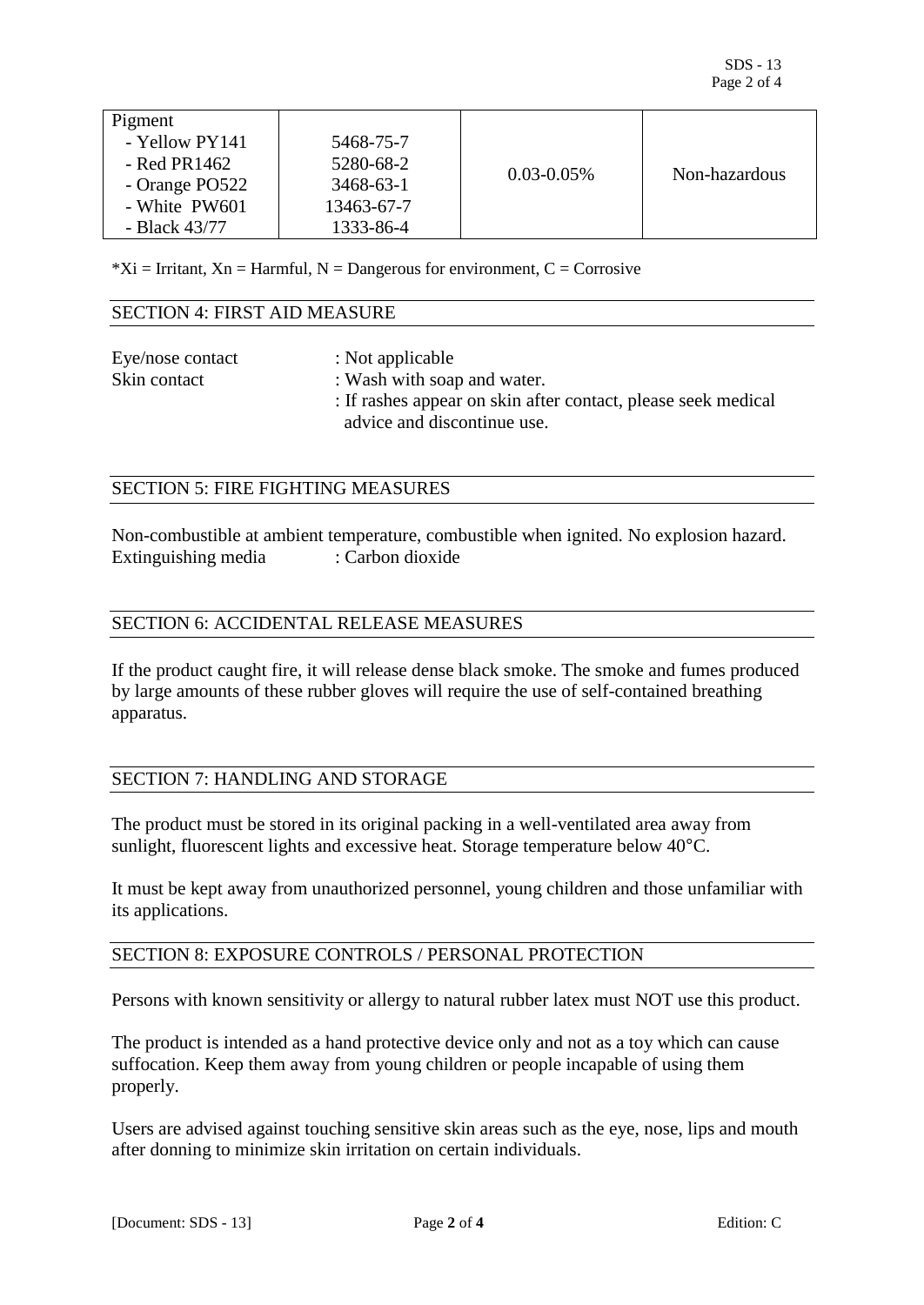Users should replace the product frequently, wash and clean their hands prior to donning the product again to reduce skin fatigue and roughening on the areas in frequent contact with the product.

#### SECTION 9: PHYSICAL PROPERTIES

| Appearance       | : Smooth finish                                                                                                                                                                           |
|------------------|-------------------------------------------------------------------------------------------------------------------------------------------------------------------------------------------|
| Color            | : Single color - yellow, orange, black & red<br>: Bicolor – orange/black, yellow/black & red/black                                                                                        |
| <b>Thickness</b> | : Class 00 – max. 0.5mm & 0.75mm<br>: Class $0 - max. 1.02$ mm<br>: Class $1 - max$ , 1.50mm<br>: Class $2 - max$ , $2.30$ mm<br>: Class $3 - max$ , 2.90mm<br>: Class $4 - max. 3.56$ mm |
| Length           | $: 11" - 280$ mm<br>: $14" - 360$ mm<br>: $16^{\prime\prime} - 410$ mm<br>: $18" - 460$ mm                                                                                                |

#### SECTION 10: STABILITY AND REACTIVITY

| Conditions to avoid      | : Direct heating and sunlight.                              |
|--------------------------|-------------------------------------------------------------|
| Incompatibles            | : Avoid contact with strong oxidizing agents.               |
| Decomposition products   | : Black smoke and fumes, carbon monoxide and carbon dioxide |
| Hazardous polymerization | : Nil                                                       |

### SECTION 11: TOXICOLOGY INFORMATION

| Toxicity data                                       | $:$ Nil |       |
|-----------------------------------------------------|---------|-------|
| Carcinogenicity                                     | : Nil   |       |
| Reproductive effect                                 | $:$ Nil |       |
| Effects of overexposure                             | $:$ Nil |       |
| Chronic effects                                     | $:$ Nil |       |
| Target organs                                       | $:$ Nil |       |
| Medical conditions generally aggravated by exposure |         | : Nil |

# SECTION 12: ECOLOGICAL INFORMATION

No significant environmental issued are expected. Cardboard packaging material should be separated for recycling.